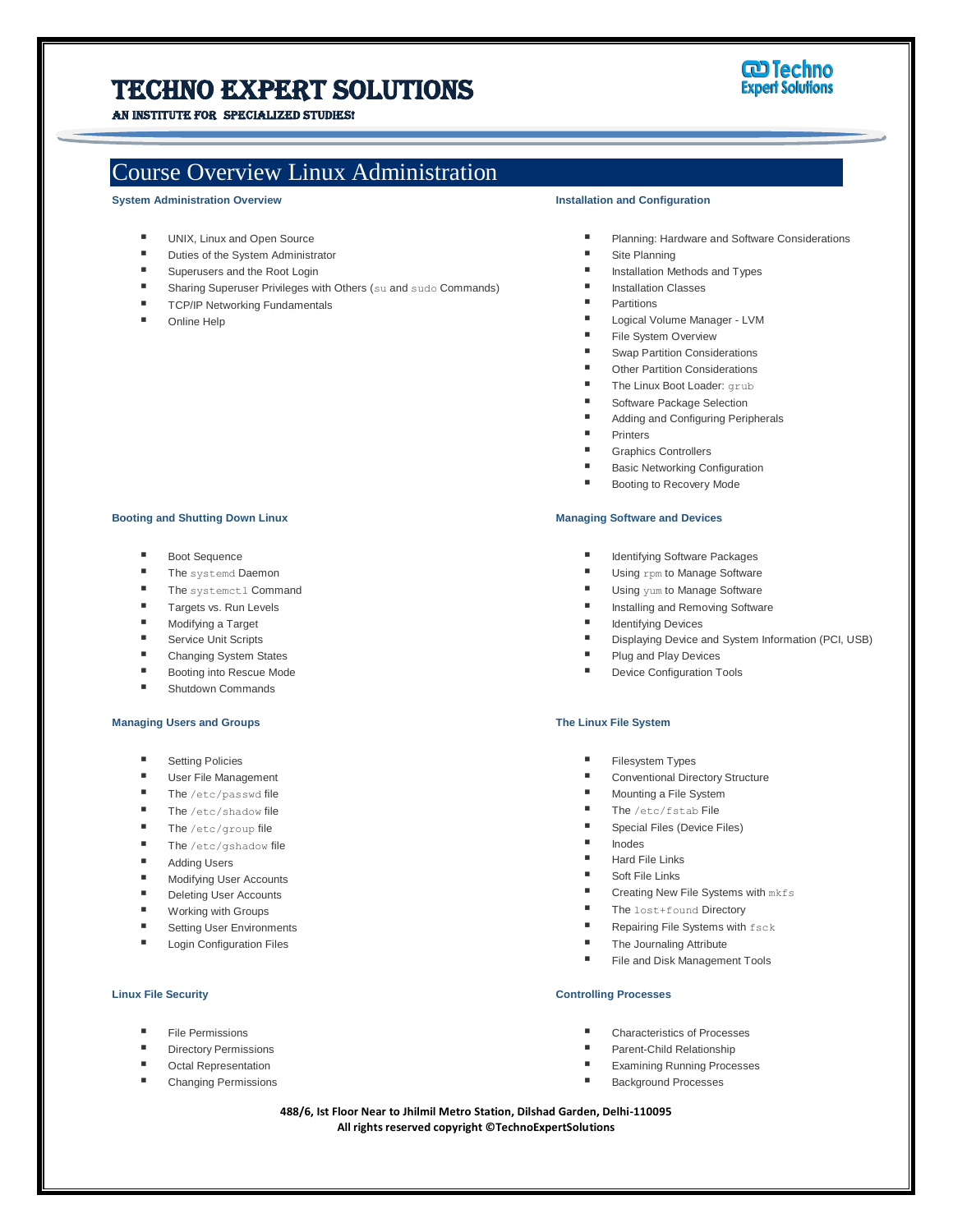# Techno Expert Solutions

# An institute for specialized studies!



- Setting Default Permissions
- Access Control Lists (ACLs)
- The getfacl and setfacl commands
- SUID Bit
- SGID Bit
- **The Sticky Bit**

#### **Working with the Linux Kernel**

- **Linux Kernel Components**
- **Types of Kernels**
- **Kernel Configuration Options**
- Recompiling the Kernel

#### **System Backups**

- Backup Concepts and Strategies
- **User Backups with the tar Command**
- System Backup Options
- **The xfsdump and xfsrestore Commands**

#### **Basic Networking**

- Networking Services Overview
- NetworkManager Introduction
- Network Configuration Files Locations and Formats
- Enabling and Restarting Network Services with systemtcl
- **E** Configuring Basic Networking Manually
- Configuring Basic Networking with NetworkManager

#### **Introduction to System Security**

- Security Overview
- Maintaining System Security
- Server Access
- Physical Security
- Network Security
- Security Tools
- Port Probing with nmap
- **Intrusion Detection and Prevention**
- **PAM Security Modules**
- Scanning the System
- Maintaining File Integrity
- **Using Firewalls**
- Introduction to firewalld

### **Networked File Systems (NFS)**

- Controlling Processes
- Signaling Processes
- Killing Processes

I

- Automating Processes
- cron and crontab
- at and batch
- System Processes (Daemons)

# **Shell Scripting Overview**

- **Shell Script Fundamentals**
- Bash Shell Syntax Overview
- Shell Script Examples

#### **Troubleshooting the System**

- Common Problems and Symptoms
- Troubleshooting Steps
- Repairing General Boot Problems
- Repairing the GRUB 2 Boot Loader
- Hard Drive Problems
- Restoring Shared Libraries
- System Logs and rsyslogd

#### **LAMP Server Basics**

- **LAMP Overview**
- Configuring the Apache Web Server
- Common Directives
- **Apache Virtual Hosting**
- Configuring an Open Source Database
	- MySQL
	- MariaDB
	- PHP Basics
- Perl CGI Scripting

#### **The Samba File Sharing Facility**

- Configure Samba for Linux to Linux/UNIX File Sharing
- Configure Samba for Linux to Windows File Sharing
- Use the smbclient Utility to Transfer Files
- Mount/Connect Samba Shares to Linux and Windows Clients

**488/6, Ist Floor Near to Jhilmil Metro Station, Dilshad Garden, Delhi-110095 All rights reserved copyright ©TechnoExpertSolutions**